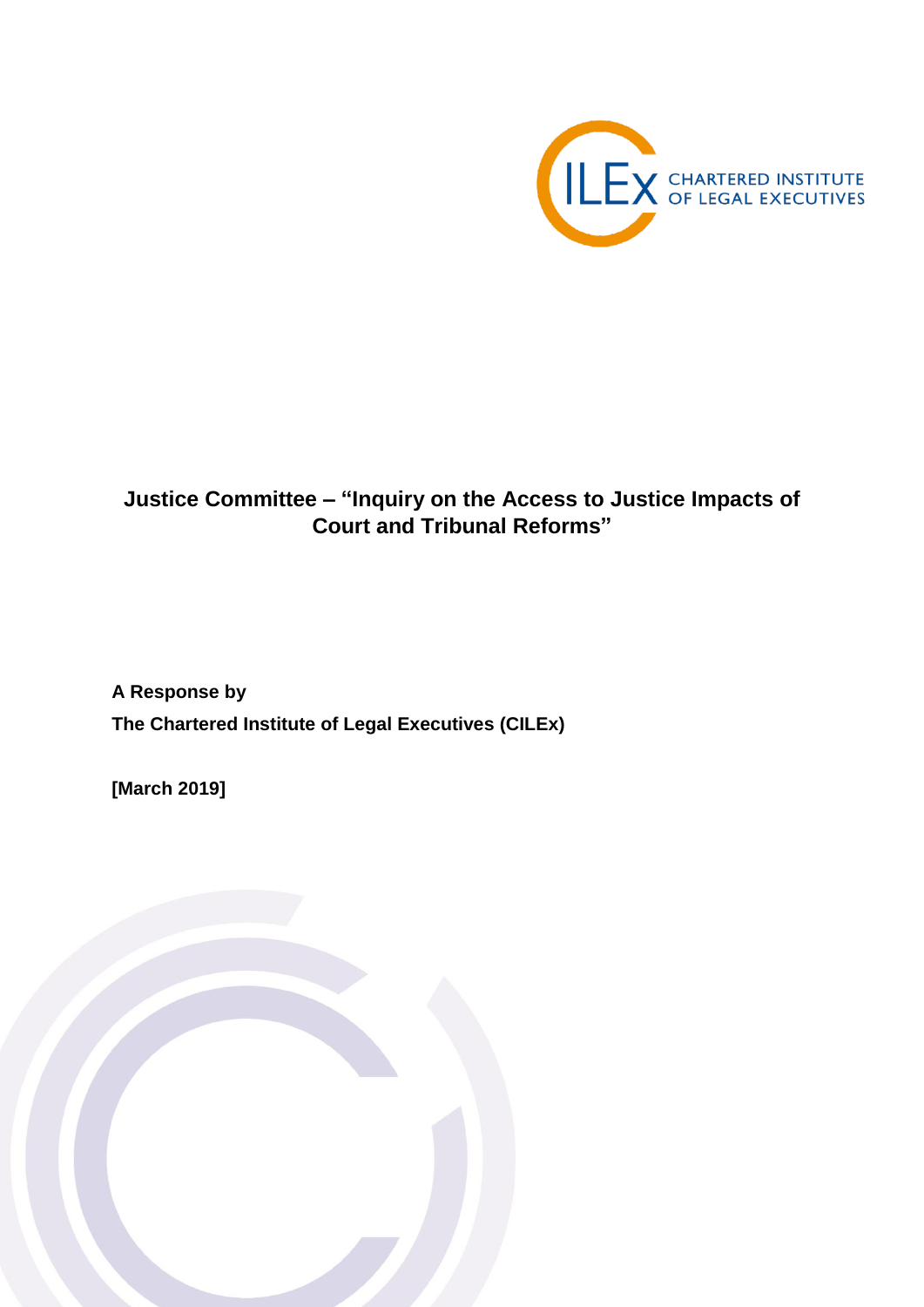| <b>Contents</b> |                                        | Page           |
|-----------------|----------------------------------------|----------------|
| 1.              | <b>Summary of Recommendations</b>      | 3              |
| 2.              | Introduction                           | $\overline{4}$ |
| 3.              | <b>Court Closures and Courts Staff</b> | 5              |
| 3.              | <b>Practitioner Engagement</b>         | 6              |
| 4.              | Impact of Digitisation                 | $\overline{7}$ |
| 5.              | <b>Parallel Proposals</b>              | $\overline{7}$ |
| 6.              | Funding                                | 8              |
|                 |                                        |                |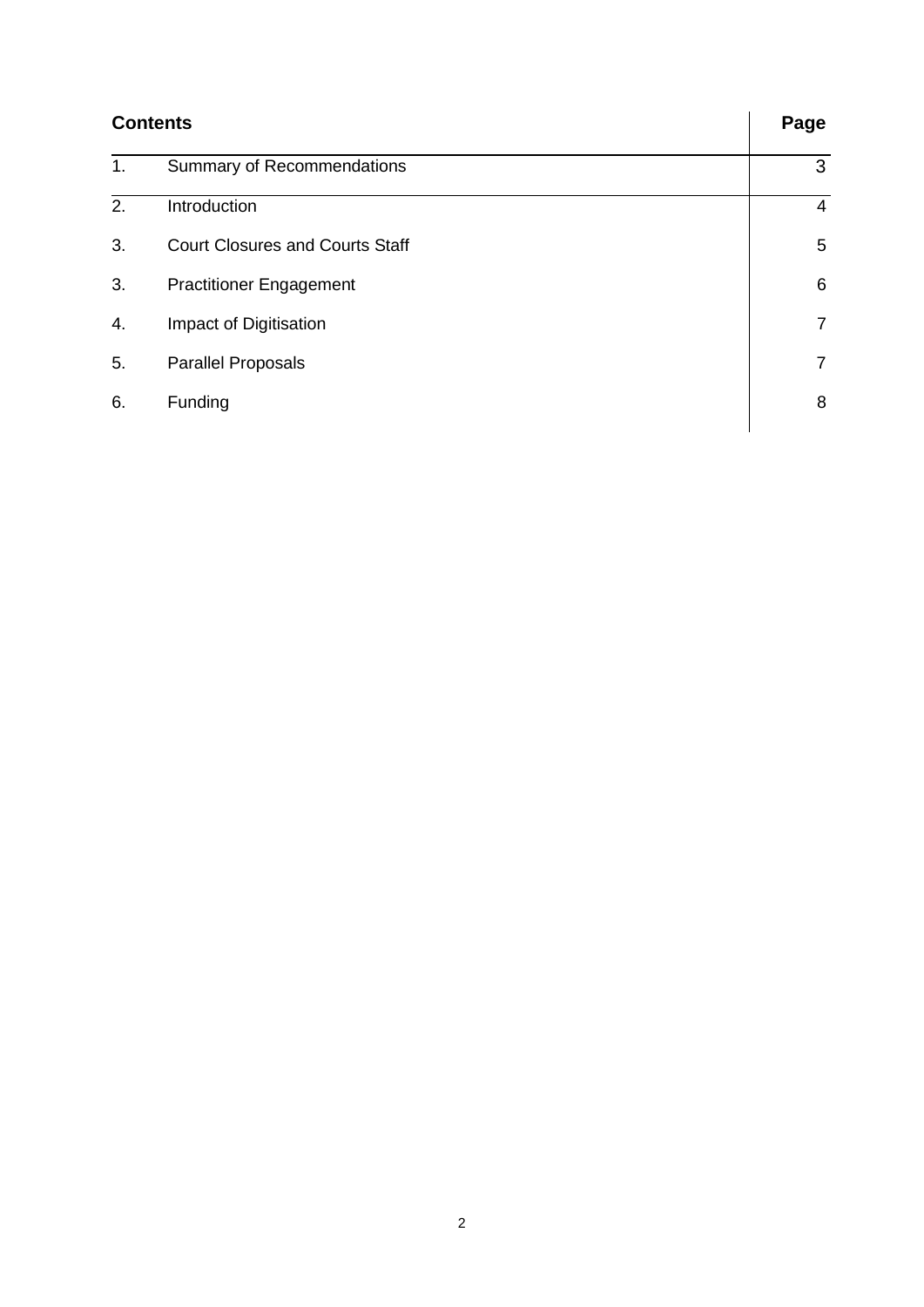## **1. Summary of Recommendations**

- 1.1. CILEx believes the HMCTS Reform Programme is a once in a generation opportunity to modernise our court system. (Para 3.1)
- 1.2. But technology is not a panacea to the deficiencies caused by persistent underfunding of our justice system, and a blanket adoption of tech-based solutions will not be appropriate for all those who rely on it. (Para  $5.1 - 5.3$ )
- 1.3. The reform programme got off to a bad start, with insufficient engagement with the professionals who keep the system running. More recently CILEx has seen better engagement with HMCTS at a strategic level, but this has not been replicated within the individual projects of reform where engagement with practitioners is most critical for testing and continuous improvement. (Para  $4.1 - 4.2$ )
- 1.4. We are concerned by how statistics around the utilisation rates of court rooms have been mis-used to justify court closures, and that changing the estate before implementing reform measures have put the cart before the horse. (Para 3.2)
- 1.5. Our court service is nothing without the hardworking staff who keep it going. The reform programme should be attempting to alleviate the pressures they are under, and not be used to justify further staff cuts as has been reported. (Para 3.3)
- 1.6. The reform programme should be dovetailed with parallel proposals for court reform underway in other areas to avoid a 'patchwork' approach. (Para  $6.1 - 6.2$ )
- 1.7. There is a need for greater transparency around funding, particularly on the reinvestment of proceeds for sale following court closures. (Para 7.1)
- 1.8. Long-term funding is still an uncertainty which risks the long-term feasibility of court reforms. (Para 7.2)
- 1.9. CILEx hopes that having extended the deadline for reforms, HMCTS shall utilise this additional time to embed meaningful engagement with practitioners throughout the lifetime of the reforms. (Para 4.3)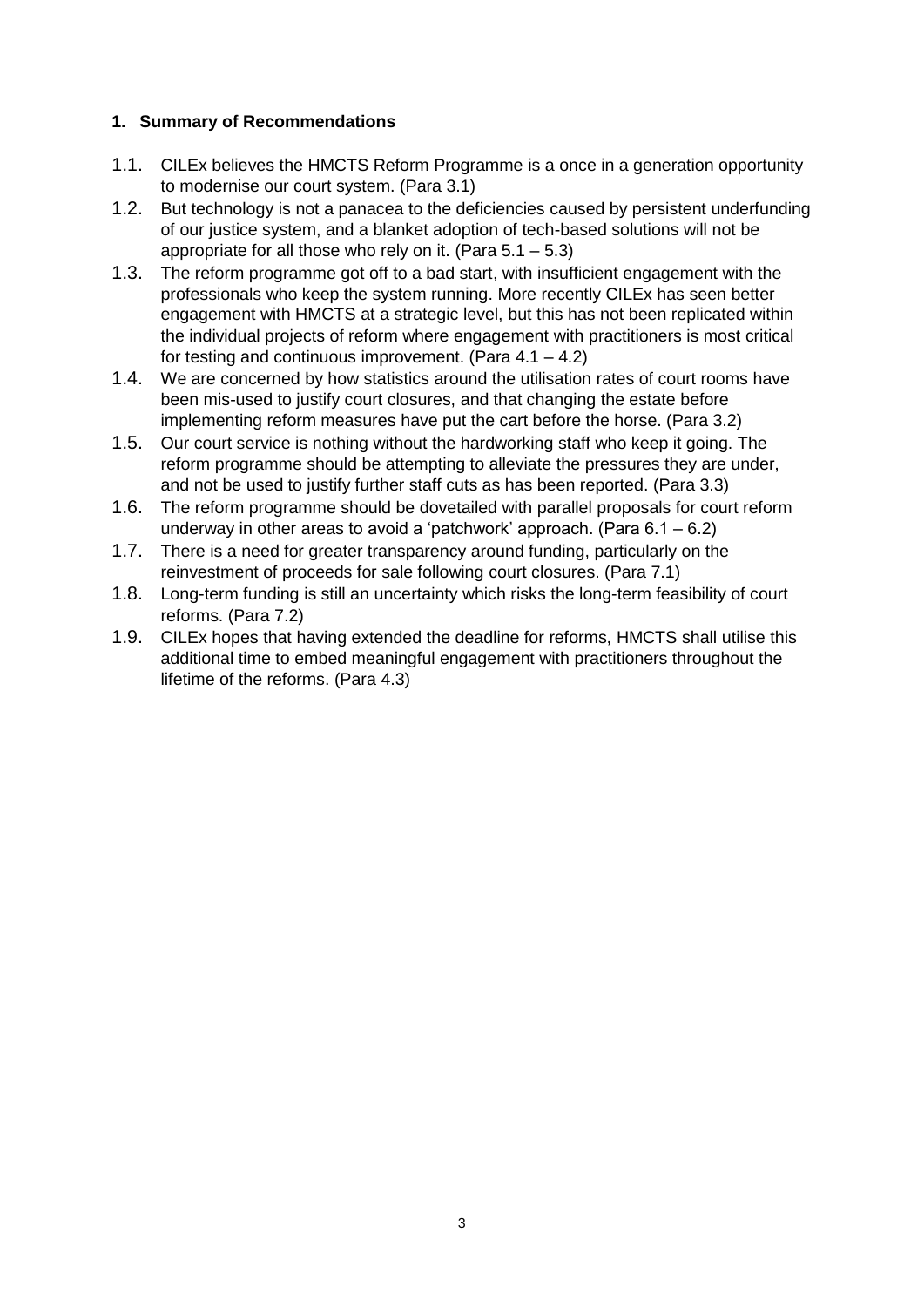#### **2. Introduction**

- 2.1. The Chartered Institute of Legal Executives (CILEx) is the professional association and governing body for Chartered Legal Executive lawyers, other legal practitioners and paralegals. CILEx represents around 20,000 members, which includes approximately 7,500 fully qualified Chartered Legal Executive lawyers.
- 2.2. CILEx continually engages in the process of policy and law reform. At the heart of this engagement is public interest, as well as that of the profession. Given the unique role played by Chartered Legal Executives, CILEx considers itself uniquely placed to contribute to policy and law reform.
- 2.3. As it contributes to policy and law reform, CILEx endeavours to ensure relevant regard is given to equality and human rights, and the need to ensure justice is accessible for those who seek it.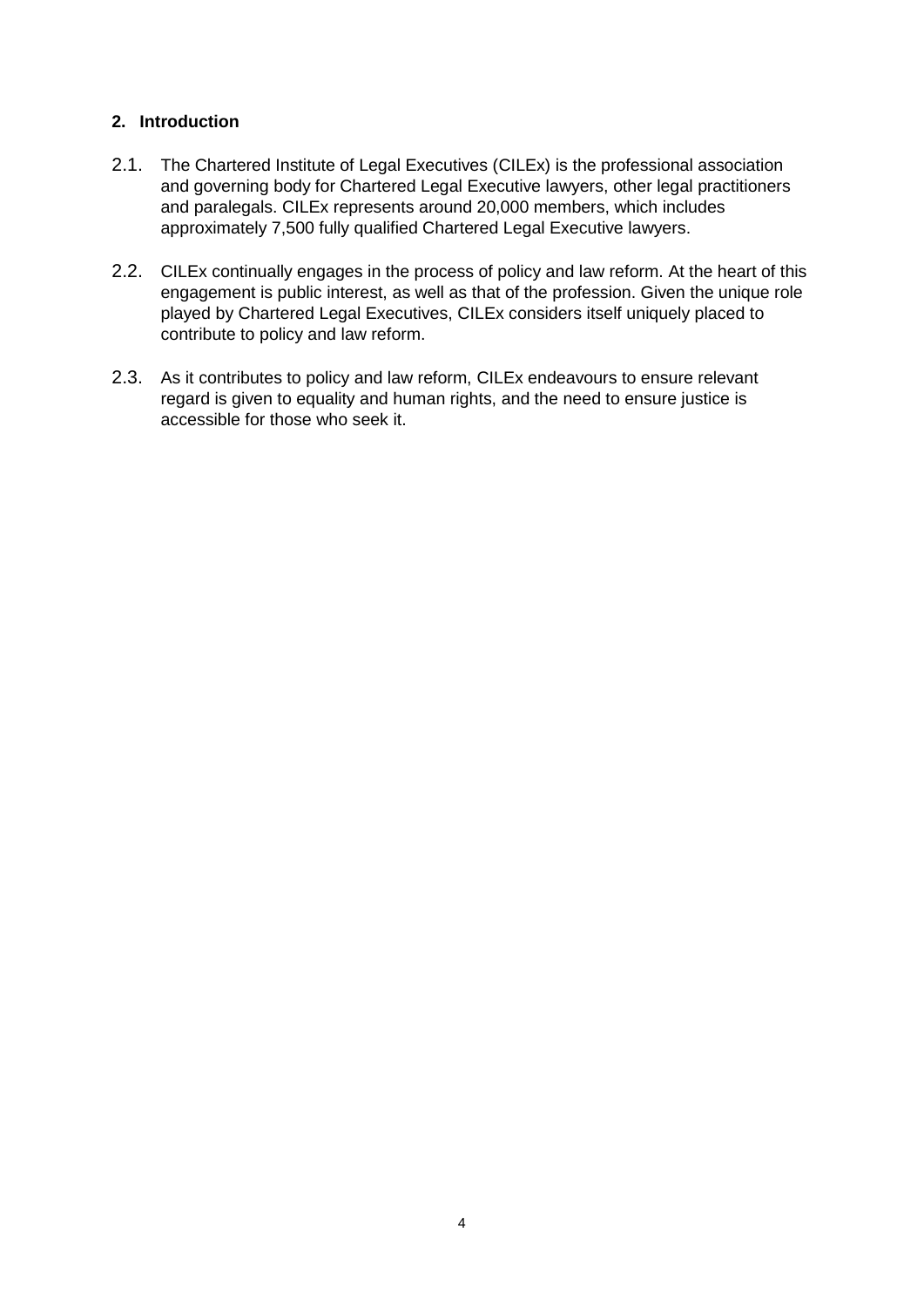#### **3. Court Closures and Courts Staff**

**.** 

- 3.1. The HMCTS Reform Programme is a once in a generation opportunity for modernising our court system. CILEx is pleased to see a substantial investment intended to improve the administration of justice at a time when the justice system as a whole is still in an age of austerity. We hope that this investment can be put to good use in having a positive enabling effect, to improve not hinder the administration of justice, and maintain high quality justice outcomes.
- 3.2. However, the roll out of reforms to date has put the cart before the horse, with irreversible court closures and reported plans for job cuts before the impact of the reforms can be accurately predicted.
- 3.3. We are still yet to see evidence that digitisation efforts will result in reduced demand on physical space, and it is disconcerting to have court closures justified on low utilisation rates when the definition of 'use' has been viewed through the narrow lens of court room hearings alone. 1
	- 3.3.1. In practice the court estate has varied uses, and in effect act as justice hubs in our local communities. Our court buildings are the setting where out of court settlements are agreed, pre- and post-hearing meetings with clients take place, and people receive information and access to wider community services. Impending reforms must make careful assessment of these impacts on our wider justice system and communities before tearing down, or selling on, valuable court infrastructure.
	- 3.3.2. Where existing infrastructure and services have ceased, it is additionally essential that replacements are implemented ahead of time to mitigate any access to justice impacts. CILEx is not convinced that this has always been the case and is concerned by the knock-on impacts that this could have on the efficiency of our court system.<sup>2</sup>
- 3.4. Our concerns about the public's ability to access justice concern both premature court closures, and staff shortages. CILEx members have brought to our attention the impact that these shortages can have in increasing reliance on warned and reserved lists and generally contributing to delays, hindering the ability to promptly obtain expert judgments, and creating barriers for litigants when attempting to secure enforcement of justice outcomes. <sup>3</sup> HMCTS's Reform Programme should be attempting to alleviate not exacerbate these staffing issues, and CILEx was concerned to see reports last year suggesting that reforms could see job cuts of up to 40% of courts staff.<sup>4</sup> These staff are not only critical to efficient case management and

<sup>&</sup>lt;sup>1</sup> HM Courts and Tribunals Service and Ministry of Justice, Proposal on the Provision of Court and Tribunal Estate in England and Wales, (2015) p.6: court closures have been justified on the basis that *"HM Courts & Tribunals Service calculates utilisation by assessing the workload (in hours) as a proportion of the maximum capacity of the estate."*

<sup>&</sup>lt;sup>2</sup> Ministry of Justice, *Evaluating our Reforms: Response to PAC Recommendation 4, (January 2019), Conclusion:* CILEx is mindful that whilst HMCTS acknowledge that they *"are still at an early stage in developing our plans for the overarching evaluation…"* of reforms and their impacts, court closures have been allowed to push ahead notwithstanding their wider impact on access to justice.

<sup>3</sup> Amongst others, one member commented: *"The lack of staff at Courts which are open impacts on their efficiency - it is often difficult to get through by phone. Orders are often being received with directions, after the directions should have been complied with. Recently I had a claim for possession submitted to court for issue returned as it had been sent to the incorrect Court. The home Court had recently closed (Eastbourne) and HMCTS Court Finder stated that a possession claim for the particular area should be sent to Brighton. I sent it to Brighton but it was returned (a week later) with a note stating it should have been sent to Hastings. It would have saved time for Brighton to send it to Hastings. Court closures have also affected assistance which Court officers previously provided as Courts are so under-staffed so the Court Officers do not have the time to assist."*

<sup>4</sup> [https://www.legalfutures.co.uk/latest-news/court-modernisation-project-aims-to-cut-annual-spending-by-250m](https://www.legalfutures.co.uk/latest-news/court-modernisation-project-aims-to-cut-annual-spending-by-250m-and-staff-by-40)[and-staff-by-40](https://www.legalfutures.co.uk/latest-news/court-modernisation-project-aims-to-cut-annual-spending-by-250m-and-staff-by-40)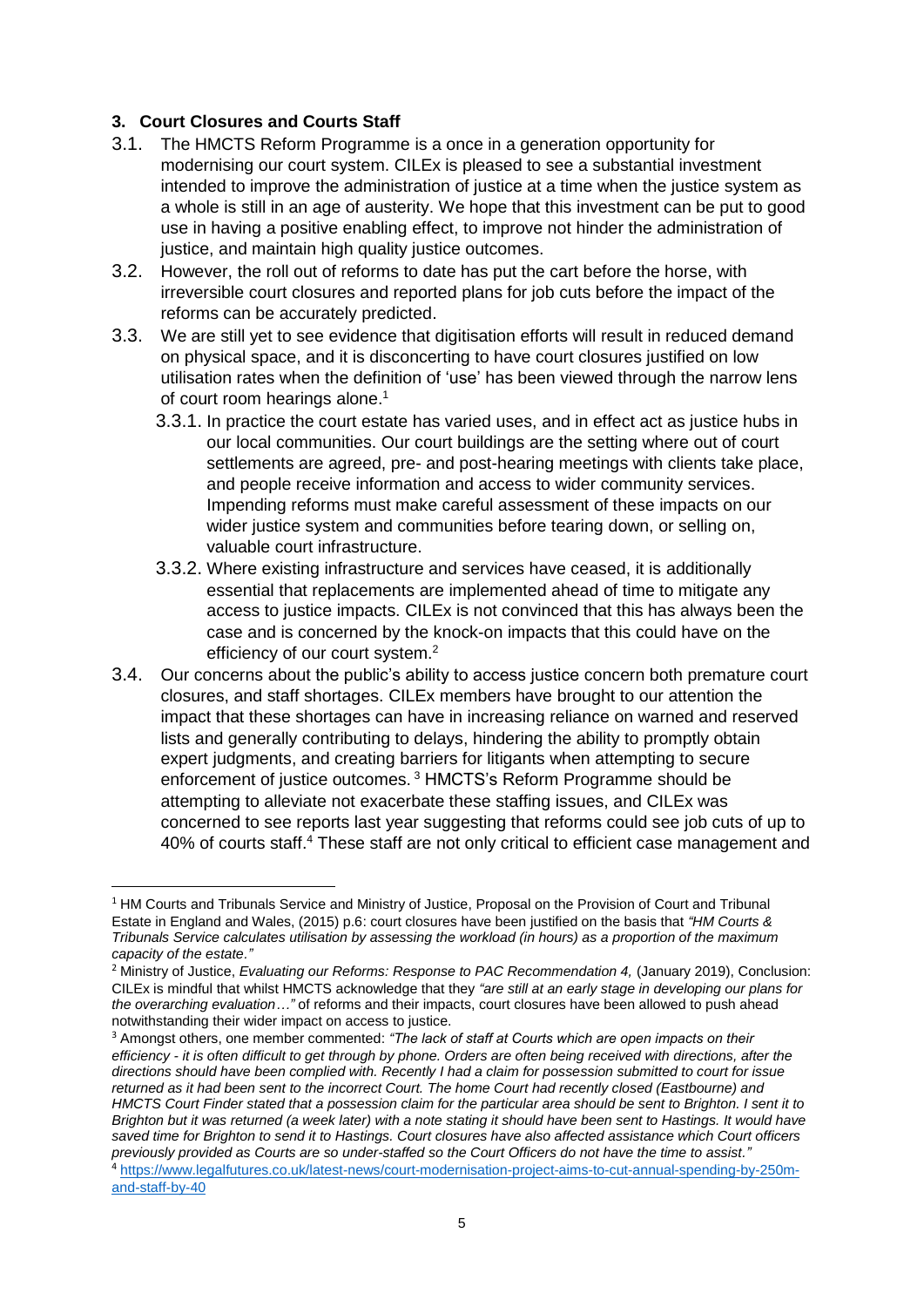listing but will be imperative in managing any new and automated processes that the reforms give rise to. Updates on how court staff are to be affected, and what measures are in place to safeguard against resource shortages would be welcome within this review.

3.4.1. It may also be worth considering how staff shortages could have influenced the 'low utilisation' test adopted by HMCTS to justify the closure of 250 hearing centres since 2010.<sup>5</sup>

### **4. Practitioner Engagement**

1

- 4.1. CILEx recognises that overhaul of a system so large and pivotal is bound to unearth some challenges, but the current framework in approaching reforms from the starting point of a minimum viable product, raises unique challenges which must be addressed promptly. The solution, as endorsed by HMCTS,<sup>6</sup> lies in stakeholder engagement so that feedback is obtained for the future and continuous development of individual pilot projects.
- 4.2. CILEx has seen increased engagement with HMCTS on the progress of reforms more recently, however this has been limited to a higher level and largely focused around strategic and communications elements. In contrast we have seen no change within the individual projects launched by HMCTS.<sup>7</sup> Arguably these are the areas which would benefit most from practitioner input.
	- 4.2.1. A case in point was the eventual inclusion of our members within the Professional Entry Scheme Pilot which was largely realised through CILEx's own efforts.
	- 4.2.2. Meanwhile, we have noted that poor management and delays in communication by HMCTS, has undermined effective stakeholder engagement in the past. It has often been the case that our practitioners are informed about consultative events with only a few days' notice, making it harder for specialist practitioners to reorganise their workloads and busy schedules in order to take part.<sup>8</sup>
	- 4.2.3. CILEx lawyers can provide a wealth of experience as regular court users and specialist lawyers. Their ability to contribute at the earliest stages of individual projects can help to create systems which are fit for purpose and in line with court user needs.
- 4.3. CILEx is concerned that the speed at which court reforms have been implemented is arbitrary, and has placed an added strain on things like effective engagement with those people that keep the system working. With the deadline for reforms having recently been extended to 2023<sup>9</sup>, we would like to see HMCTS make use of this

<sup>5</sup> <[<https://www.theguardian.com/law/2019/jan/27/half-of-magistrates-courts-in-england-and-wales-closed-since](https://www.theguardian.com/law/2019/jan/27/half-of-magistrates-courts-in-england-and-wales-closed-since-tories-elected)[tories-elected>](https://www.theguardian.com/law/2019/jan/27/half-of-magistrates-courts-in-england-and-wales-closed-since-tories-elected)>

<sup>6</sup> Ministry of Justice, *Evaluating our Reforms: Response to PAC Recommendation 4,* (January 2019): "*HMCTS use phased implementation of changes so that re-designed services can be tested in practice and any emerging issues rapidly addressed. HMCTS regularly monitor reformed services and use this feedback to make continuous improvements to the services."*

<sup>7</sup> CILEx Submission, *Fit for the Future: Transforming the Court and Tribunal Estate,* (March 2018), p.17, Annex A: Many CILEx members surveyed from our Court Users Specialist Reference Group previously indicated to us that they were unaware of majority of projects being undertaken last year.

<sup>&</sup>lt;[<https://www.cilex.org.uk/~/media/pdf\\_documents/main\\_cilex/policy\\_and\\_governance/consultation\\_responses/c](https://www.cilex.org.uk/~/media/pdf_documents/main_cilex/policy_and_governance/consultation_responses/cilex_submission_-_fit_for_the_future_final.pdf?la=en) [ilex\\_submission\\_-\\_fit\\_for\\_the\\_future\\_final.pdf?la=en>](https://www.cilex.org.uk/~/media/pdf_documents/main_cilex/policy_and_governance/consultation_responses/cilex_submission_-_fit_for_the_future_final.pdf?la=en)>

<sup>&</sup>lt;sup>8</sup> These concerns have been shared amongst wider stakeholders, including other professional membership bodies in the sector. House of Commons Committee of Public Accounts, *Transforming Courts and Tribunals,*  Fifty-Sixth Report of Session 2017-2019, (July 2018) para.11.

<sup>&</sup>lt;[<https://publications.parliament.uk/pa/cm201719/cmselect/cmpubacc/976/976.pdf>](https://publications.parliament.uk/pa/cm201719/cmselect/cmpubacc/976/976.pdf)>

<sup>9</sup> <https://www.gov.uk/government/news/additional-year-to-deliver-ambitious-court-reforms>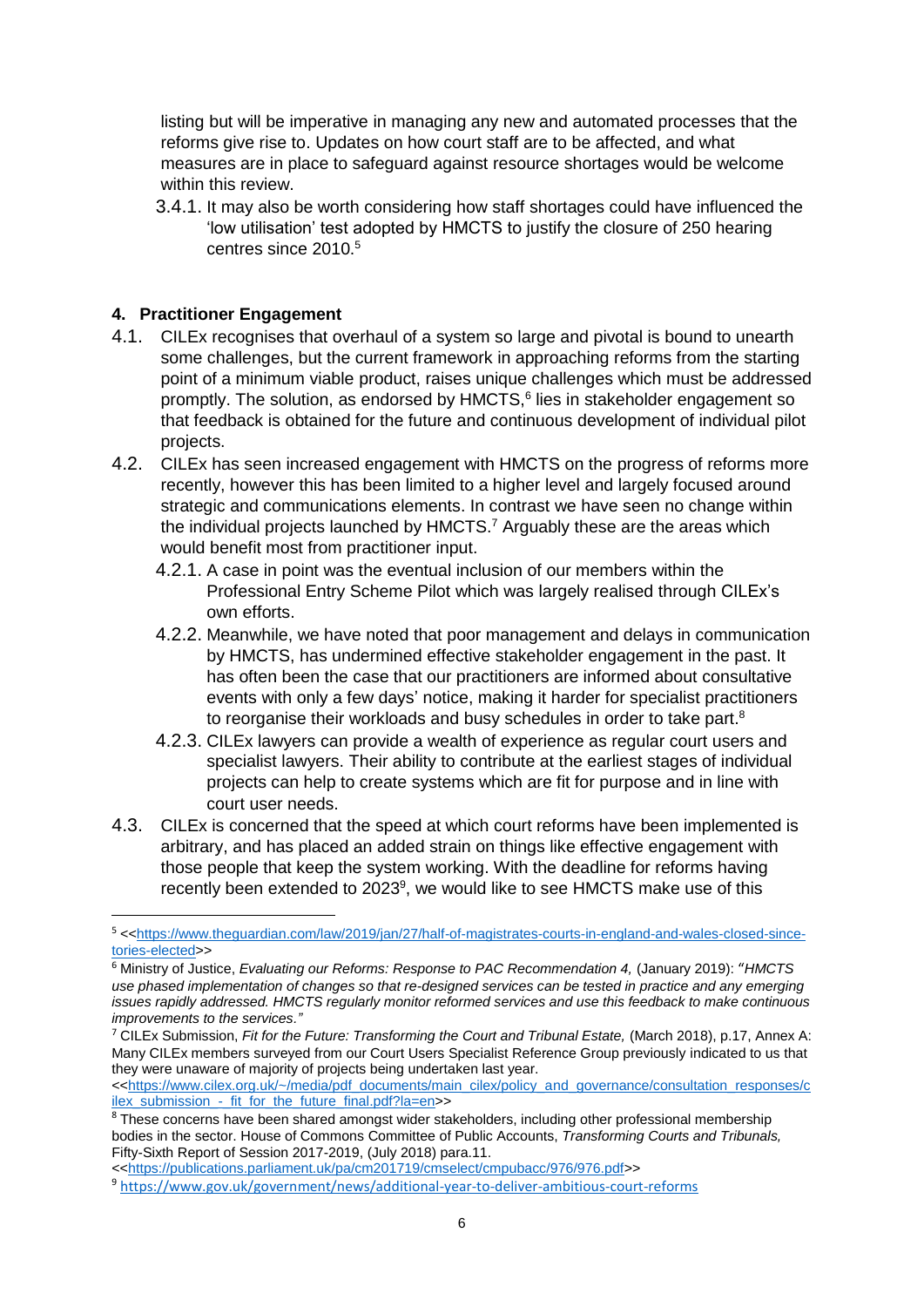additional time to engage more meaningfully with the sector and ensure that a holistic approach is taken so that all aspects of the profession are included.

## **5. Impact of Digitisation**

- 5.1. CILEx recognises the benefits that digitisation can bring when used as a tool to supplement existing processes and improve efficiency. However, it is not a panacea to the deficiencies caused by persistent underfunding of our justice system, such as growing advice deserts, cuts to legal aid and the Crown Prosecution Service, the rise in unrepresented parties, prohibitively high court fees, etc.
- 5.2. CILEx is mindful that over-reliance on digitisation and blanket adoption of tech-based solutions would not be appropriate in all cases. Although digital reforms and wider modernisation efforts may have a positive impact on access to justice, this will largely be context-specific, and a one size fits all solution is unlikely to work.
	- 5.2.1. Published research already demonstrates that whilst modernisation efforts can facilitate access to justice in some capacities, such as enabling a hearing to take place where it would have been unable to do so, there are times when this shall come at the expense of high-quality justice outcomes<sup>10</sup> or compromise on integral legal principles such as open justice.<sup>11</sup>
- 5.3. CILEx welcomes the individual workstreams and projects launched by HMCTS to evaluate the context-specific impacts of modernisation. However, the outcomes of these projects should not be treated as mandatory as they may not be suitable in all circumstances, including within sensitive cases involving vulnerable persons. It is not always a matter of implementing Assisted Digital Services or creating two tiered online and offline systems, but of carefully evaluating the areas and processes where fullyfledged tech-based systems would be inappropriate or unhelpful. Digitisation cannot provide a one stop shop for our justice system, and as technology is still a work in progress, appropriate safeguards (including offline resources) may be necessary to avoid disruption and provide safeguards in future.

## **6. Parallel Proposals**

 $\overline{a}$ 

- 6.1. CILEx is conscious about the extent to which work undertaken within the HMCTS reform programme has been dovetailed with parallel proposals for court reform. This includes projects such as the Law Commission's work on employment law hearing restructures<sup>12</sup> and the Ministry of Housing, Communities and Local Government's proposals for a new housing court.<sup>13</sup>
- 6.2. Ongoing and concurrent court reforms need to be capable of facilitating one another so that we do not risk a 'patchwork' approach, as this may replicate the current state of affairs of *"an estate which was not in the main assembled as part of a planned*

<sup>10</sup> Transform Justice, *Defendants on Video – Conveyor Belt Justice or a Revolution in Access?,* (October 2017) <[<https://www.barrowcadbury.org.uk/wp-content/uploads/2017/10/TJ\\_Disconnected.pdf>](https://www.barrowcadbury.org.uk/wp-content/uploads/2017/10/TJ_Disconnected.pdf)>

<sup>&</sup>lt;sup>11</sup> Ministry of Justice, *Implementing Video Hearings (Party-to-State): A Process Evaluation, (2018)* <[<https://assets.publishing.service.gov.uk/government/uploads/system/uploads/attachment\\_data/file/740275/Impl](https://assets.publishing.service.gov.uk/government/uploads/system/uploads/attachment_data/file/740275/Implementing_Video_Hearings__web_.pdf) [ementing\\_Video\\_Hearings\\_\\_web\\_.pdf>](https://assets.publishing.service.gov.uk/government/uploads/system/uploads/attachment_data/file/740275/Implementing_Video_Hearings__web_.pdf)>

<sup>&</sup>lt;sup>12</sup> Law Commission, *Employment Law Hearing Structures: Consultation Paper,* (September 2018) <[<https://www.lawcom.gov.uk/project/employment-law-hearing-structures/>](https://www.lawcom.gov.uk/project/employment-law-hearing-structures/)>

<sup>13</sup> Ministry of Housing Communities and Local Government, *Considering the case for a Housing Court: Call for Evidence,* (November 2018) <[<https://www.gov.uk/government/consultations/considering-the-case-for-a-housing](https://www.gov.uk/government/consultations/considering-the-case-for-a-housing-court-call-for-evidence)[court-call-for-evidence>](https://www.gov.uk/government/consultations/considering-the-case-for-a-housing-court-call-for-evidence)>